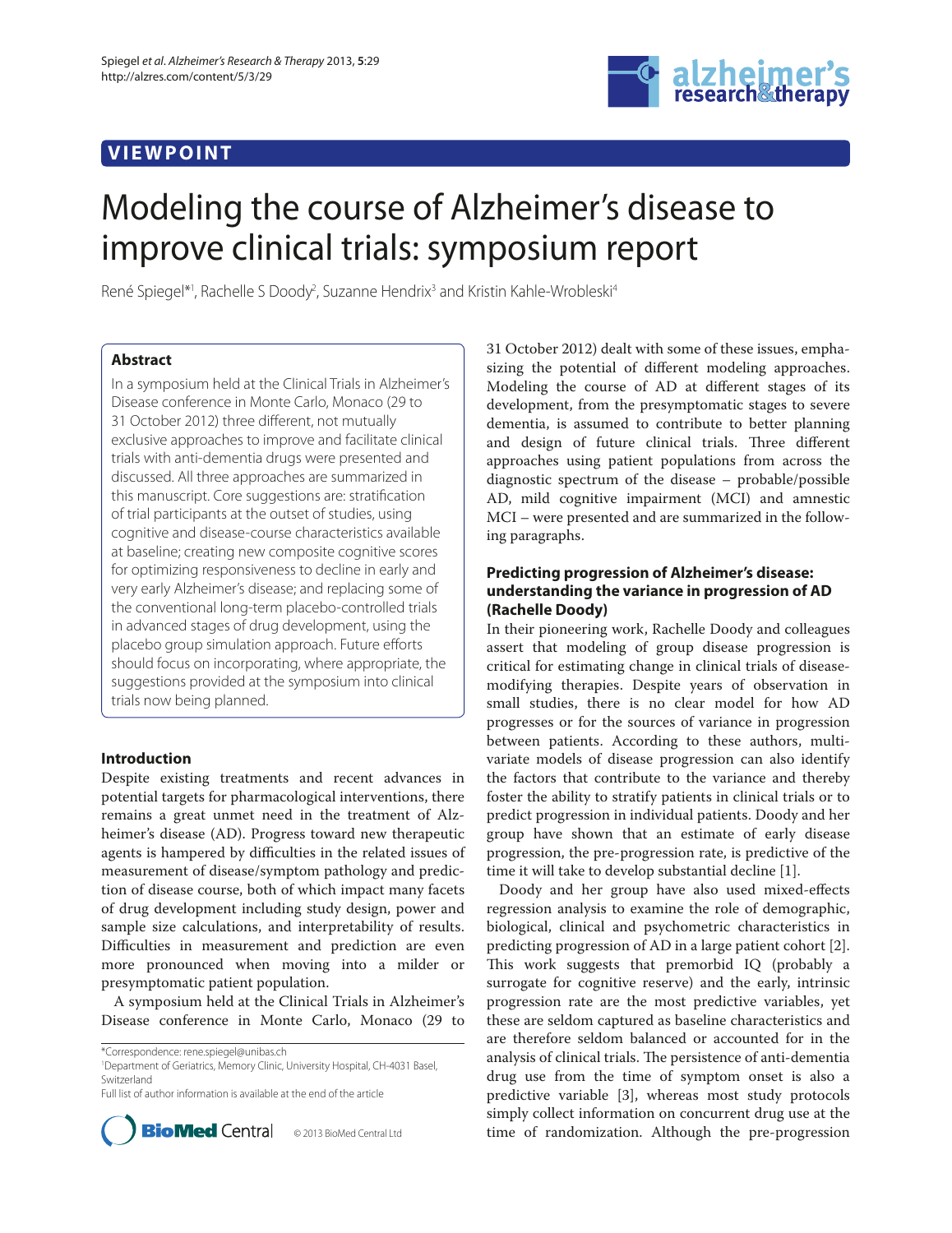rate and premorbid IQ could also be used as fixed effects or covariates in analysis of clinical trials data, stratification is preferred in order to ensure that there are equal-sized groups of those above and below median IQ (reflecting cognitive reserve), and equal-sized groups of slow, intermediate and rapidly progressing patients (possibly reflecting biological differences) since treatment response could conceivably differ between these groups.

Although the Doody group has been modeling the progression rate for some time, the question of interindividual variance in progression rates is a new focus of investigation. The new analysis suggests that the factors contributing most to variance in outcomes – such as the Alzheimer Disease Assessment Scale cognitive (ADAScog), Clinical Dementia Scale Sum of Boxes (CDR-SB), Instrumental Activities of Daily Life, Physical Self-Maintenance Scale, and Mini Mental State Examination (MMSE) – are the pre-progression rate, the presence or development of parkinsonism, and the presence or development of psychosis. In their multivariable model, which includes time, the American National Adult Reading Test estimate of IQ, the progression rate and the presence or development of parkinsonism or psychosis, one-third to one-half of variance between individuals was explained, depending on which outcome (MMSE, ADAS, CDR-SB, Physical Self-Maintenance Scale, Instrumental Activities of Daily Life) was considered.

Taken together, the studies on progression rates and variance suggest that patients should be stratified based upon IQ and pre-progression rate (as opposed to MMSE), and that studies should capture the development of parkinsonism or psychosis for use as time-dependent covariates in the comparison of treatment groups. Studies should probably also quantify disease-long exposure to anti-dementia drugs, as opposed to simply recording their use during the clinical trial. Although the potential for enriching clinical trials populations through the use of IQ and pre-progression rates also exists, the authors would not recommend this until their effects in treatment trials are better understood.

## **Creating a new composite score for optimizing responsiveness to decline in early AD and very early AD (Suzanne Hendrix)**

Suzanne Hendrix has proposed empirically derived composite outcome scores that optimize the power for measuring clinical disease progression for trials in MCI and pre-MCI populations  $[4]$ . The goal of this work is to improve the responsiveness of clinical outcomes to disease progression in early stages of AD, with the expectation that this will give treatments the best chance for showing an effect. The proposed composite outcome scores for MCI utilize items from standard AD instruments, such as the ADAS-cog, but rather than summing all item scores they use an optimization algorithm to select and weigh the items that are declining most in the population of interest, excluding items that are not yet declining in these early AD populations.

Approaches based on principal components factor analysis and different regression techniques have been compared for robustness over multiple study datasets and across enriched (amyloid beta 42-positive, apolipoprotein E4 allele carriers) and non-enriched populations. When ADAS-cog, MMSE and CDR-SB items are considered, similar item combinations are identified as responsive to disease progression despite the diversity of the populations and methodology, indicating that the majority of MCI subjects in clinical studies have a common symptom profile over time. The items that are common across populations and methodologies are delayed word recall and orientation from the ADAS-cog, orientation to time from the MMSE and all six CDR box scores. The partial least-squares model  $-$  which is a compromise between an item response theory or principal components approach and an approach that directly optimizes the sensitivity to changes over time – appears to result in the most robust combinations, and excludes redundant items with lower responsiveness from the composite score. This method also estimates the optimal weighting of the items to reflect the relative importance of each item in the population under consideration.

Composite scores can be constructed utilizing cognitive items only, global or functional items only or a combination for optimal responsiveness. This methodology could also be applied to biomarker data in order to identify which biomarkers measure decline that is not redundant with clinical outcomes. These responsive composite clinical outcomes allow smaller and shorter clinical trials in early disease, and will help with validation of biomarkers in these early stages. Population enrichment provides additional improvement over item optimization alone [5], but optimizing within an enriched population does not result in substantially different item combinations, indicating that the methodology successfully identifies the disease-specific decline across homogeneous or heterogeneous MCI patient populations.

## **The placebo group simulation approach: an alternative to long-term placebo-controlled trials (René Spiegel)**

René Spiegel presented his teams' development work on the placebo group simulation approach (PGSA), a novel clinical study design for use in long-term trials with putative disease-course altering drugs for use in AD. The PGSA is intended to circumvent a major limitation of randomized placebo-controlled double-blind clinical trial designs; that is, the need to expose prodromal AD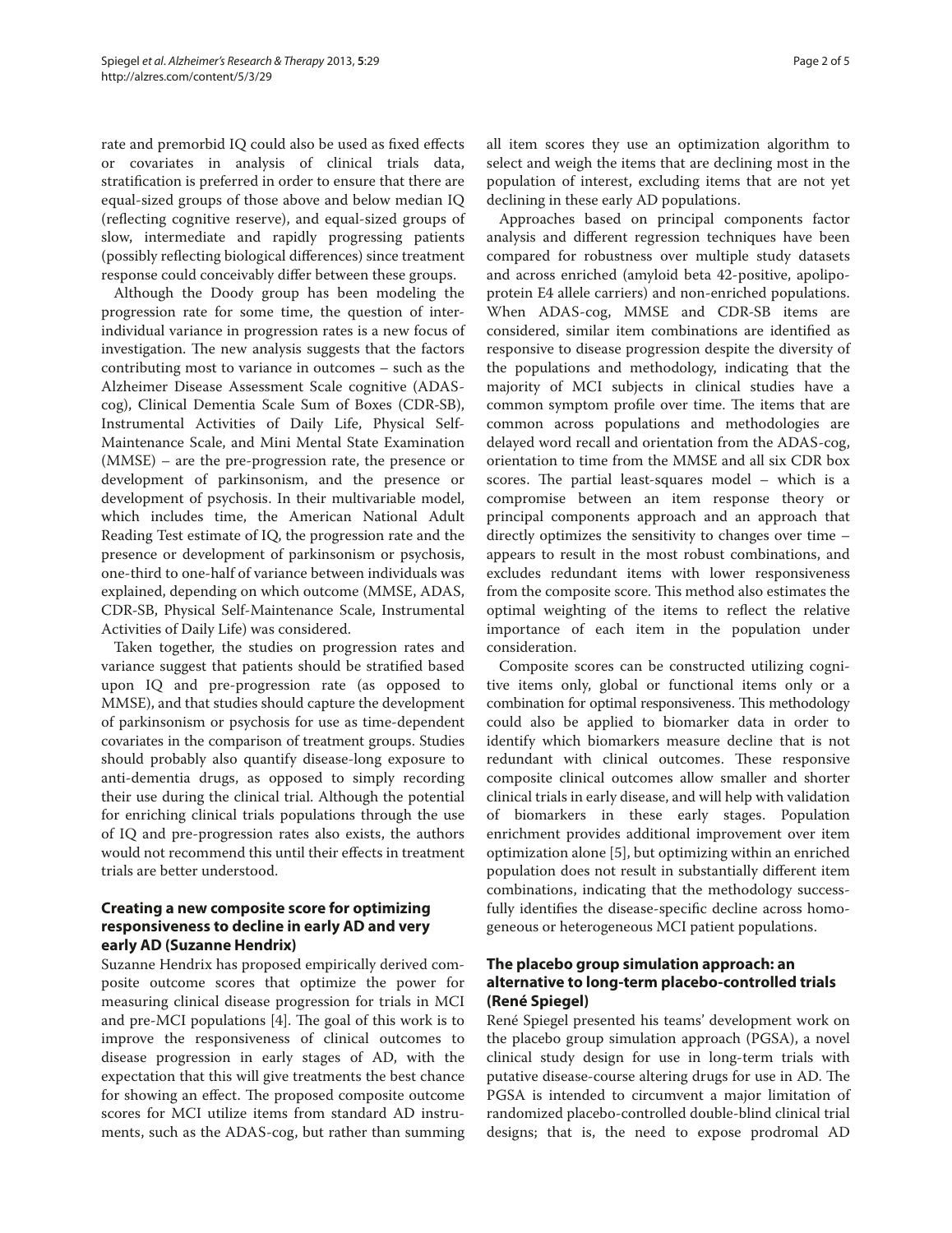patients at high risk for dementia to extended placebo treatment, which may result in problems with patient recruitment [6], questions about the representativeness of study samples and ethical issues.

The PGSA uses stochastic modeling to forecast predefined endpoints and trajectories of neuropsychological outcomes from the data that are routinely available at the outset of clinical trials: basic demographic, biological and neuropsychological data for all study participants. These model-based, forecasted endpoints and trajectories of the study sample constitute the background – the simulated placebo group – against which potential drug effects can be contrasted.

Development and initial testing of PGSA algorithms for the ADAS-cog and the composite score of a neuropsychological test battery (NP-Batt9) using data from the Alzheimer's Disease Neuroimaging Initiative (ADNI 1) MCI patient cohort [7] were described in Spiegel and colleagues [8]. A new analysis of data from the ADNI 1 AD patient cohort, using the published PGSA algorithm for the NP-Batt9, confirms the high concordance between the model-based forecasted data and the actually observed neuropsychological data (Figure 1) and supports the application of the PGSA algorithm for the neuropsychological test battery used in ADNI 1 over a wide spectrum of preclinical and clinical AD patients [9].

The PGSA algorithm developed from the ADNI 1 MCI database was then adapted to a modified neuropsychological battery and applied to data from amnestic MCI patients available in the National Alzheimer's Coordination Center database (grant number U01 AG016976). The results obtained from this larger and less narrowly defined patient sample confirm that mathematically modeled trajectories of neuropsychological measures show high concordance with the empirically observed outcomes in amnestic MCI patients. Based on these retrospective analyses of publicly available data from large MCI and AD patient samples, Spiegel and colleagues thus conclude that the PGSA algorithms for the ADAS-cog and a NP-Batt allow valid forecasts of the distribution of the trajectories and endpoints of relevant neurocognitive outcomes recorded from amnestic MCI and symptomatic AD patients. Pending further confirmatory studies in international sets of data, prospective studies should be performed, preferably in the context of real-life anti-AD drug development. Given their inherent limitations (focus on quantified indices of efficacy, lack of concomitant controls for potential drug side effects), PGSA-based trials are expected to complement randomized placebo-controlled trials in the later phases of anti-AD drug development; that is, at stages when there is adequate evidence of a drug's efficacy and safety available from preceding placebo-controlled clinical studies.

### **Discussion (Kristin Kahle-Wrobleski)**

The difficulties of measurement and prediction in AD are not easily fixed given the inherent complexities of the disease state. These complexities notwithstanding, consensus within the scientific community on favorable approaches for modeling and predicting disease course is necessary to help regulatory and payor agencies make informed decisions about the approvability and accessibility of the next generation of pharmacological interventions. The approaches listed are important anchor points for building this consensus and provide relatively straightforward suggestions for improving measurement and prediction in AD: control for as many known variables as possible; use the most sensitive items/scales possible; and use modeling whenever possible to minimize the number of patients needed in trials.

Doody and colleagues draw on an extensive literature as well as their own institutional research to suggest a set of measures that are easily adapted for use in clinical trials, including premorbid IQ and persistence of treatment with cholinesterase inhibitors/memantine (not just a binary variable of use). Furthermore, the time since onset of symptoms can help model individual trajectories of progression to inform models. Hendrix similarly looks at time as a crucial variable to inform how best to maximize the sensitivity of current scales. With this approach, scale items are retained in a composite only if those items are strongly related to progression over time. Existing scales can therefore be combined to move away from thinking of scales as tools of staging or description, towards using scales as more powerful and sensitive instruments that can shorten trial times and reduce the number of patients needed to enroll in trials. Spiegel and colleagues also sought to find ways to minimize the number of patients needed in trials and exposed to longterm placebo treatment. Their approach, like Doody and colleagues and Hendrix and colleagues, uses existing scales to build a simulated placebo group that could be used instead of an actual placebo group for trials in advanced stages of drug development.

As with most modeling approaches, additional validation is needed in a variety of datasets before a gold standard is likely to be declared. Most of the datasets used to inform these approaches come from highly specialized centers that see patients who are unlikely to represent the broader patient population. Conceptually, these approaches should apply to international patient populations, and additional validation work with datasets from various countries (for example, European Alzheimer's Disease Consortium, Australian Imaging, Biomarker, and Lifestyle Flagship Study of Ageing) might provide evidence of generalizability. Other beneficial validation work may look at what, if any, differences exist in model fit when differing diagnostic criteria [10-12] are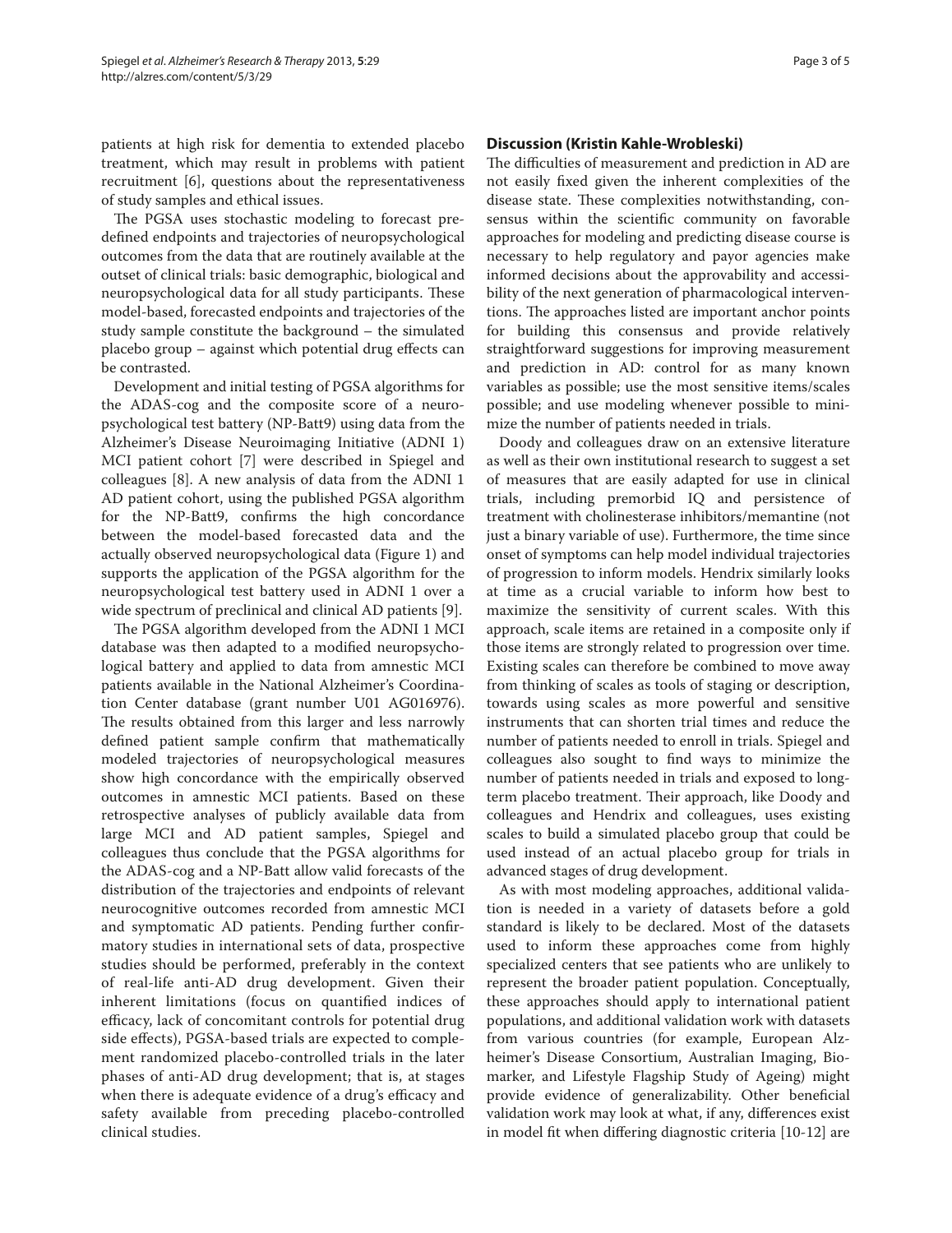used to select patient cohorts. Further, as biomarkers evolve and the field becomes better able to distinguish underlying neuropathologies, models of clinical symptoms are likely to need further refinement. Another key consideration when evaluating the impact of these modeling approaches is that the purpose of clinical trials is not just to show benefit of a drug; the trials should also characterize and quantify the risks associated with the therapy. Discussions with regulators and payors will therefore be needed to help industry sponsors understand how best to collect safety data within the context of shorter studies or potentially, as Spiegel and colleagues suggest, in the absence of a long-term placebo group that might inform base rates of events.

Although alternative approaches using new scales have been suggested as a way of improving the speed and accuracy of trials (for example [13]), the modeling approaches described here make use of scales widely used in clinical trials, patient registries and observational studies. The advantage of using existing scales versus creating new ones is not inconsequential. These

approaches more easily allow validation with complimentary datasets and also facilitate comparisons between the approaches. In discussions with regulatory and payor agencies, it is also helpful to include measures with a substantial research history across a variety of settings so that discussions can productively focus on assessing benefits and risks rather than debating measurement methodology. Modeling approaches such as the ones described here help provide stakeholders with pragmatic solutions to running trials that may be fairly easy to implement and provide additional rigor for detecting drug effects in a more timely manner.

#### **Conclusion**

Current efforts in the modeling of disease progression have grown increasingly sophisticated in an effort to account for the heterogeneity of patients across the spectrum of AD. Accurately predicting the rate of progression is essential to the drug development process, as it is likely to facilitate detecting a signal in clinical trials and to reduce uncertainty in extrapolating treatment